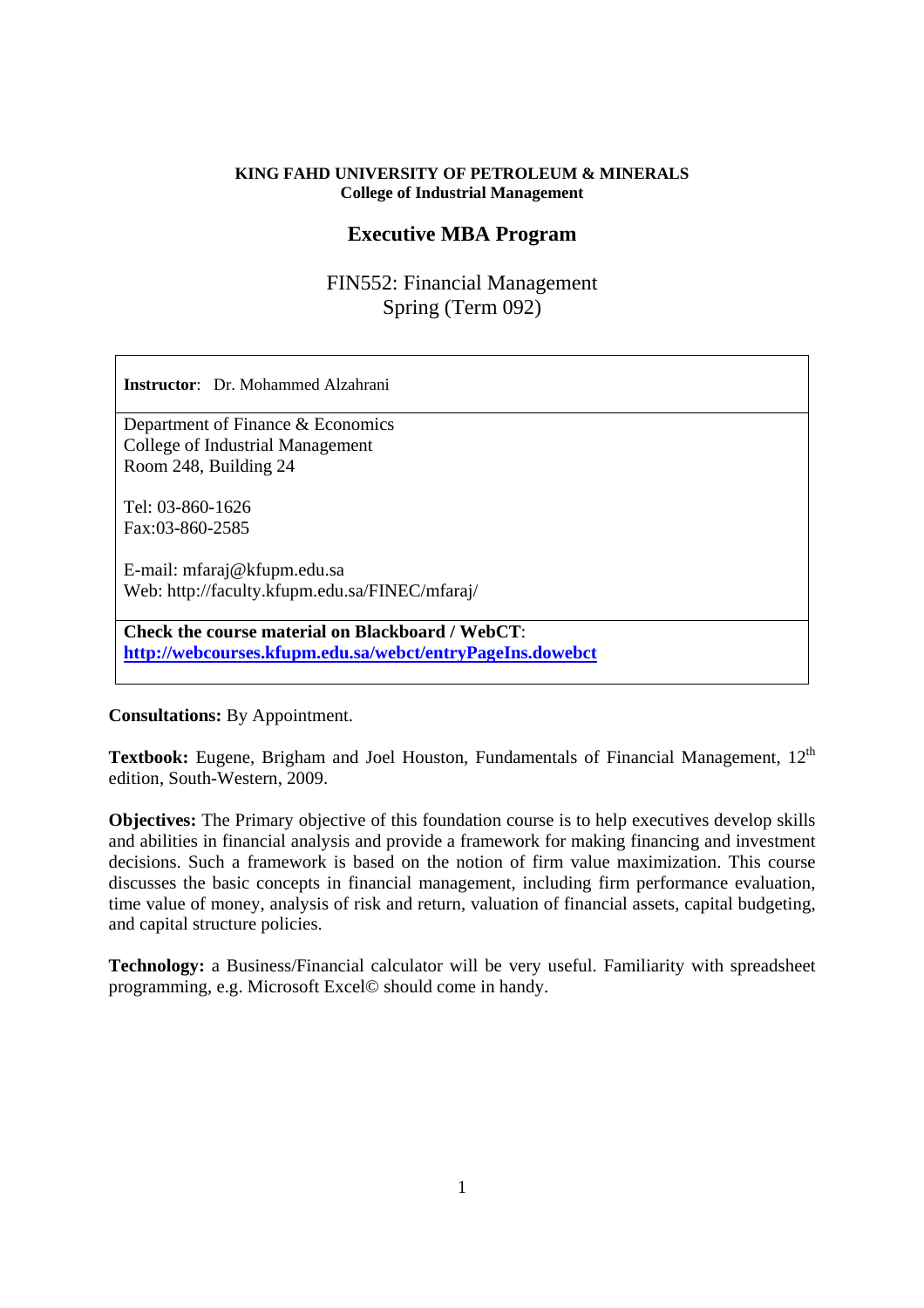**Pedagogy:** The course will utilize hands-on activities and problems solving. In addition, real world examples and business cases will be used to enhance the understanding of concepts under discussion. Group discussions and individual participation is expected and will be rewarded.

**Classroom Policy:** This course will be based on *Team Learning Model*, under which, students carries the learning responsibility and will be evaluated in part based on their pre-session preparation. In a nutshell, team learning model requires students to prepare for the class material before coming to class and the instructor will administer individual and group *Readiness Assurance Test* (RAT) at the beginning of the session. RAT will include 15-20 (multiple choice and/or essay question on the material to be discussed during the session. Participants' tests will be graded in the same session and participants will receive immediate feedback from the instructor. After that, the instructor will explain the material using some application-oriented activities that students conduct during the class.

The instructors will assume that participants have read the chapters prior to attending the session. Participants are expected to carry out the tasks assigned to them, including the assigned readings, in-class exercises, and group assignments and cases. Positive participation including attendance, active involvement in class discussions and exercises is essential.

Group assignments and cases related to every session will be given and should be returned on or before the deadline.

**Grading Policy:** Performance in class will be measured through individual- and group-based activities. The participant's score on the group-based activities is the group score weighted by the participant's peer evaluation.

#### **Grade Distribution:**

| <b>Total</b>         | <b>100 Points</b> |
|----------------------|-------------------|
| Assignment III       | 10 Points         |
| Assignment II        | 10 Points         |
| Assignment I         | 20 Points         |
| In-class assignments | 20 Points         |
| <b>Group RAT</b>     | 20 Points         |
| Individual RAT       | 20 Points         |

Instructor reserves the right to apply curving if needed!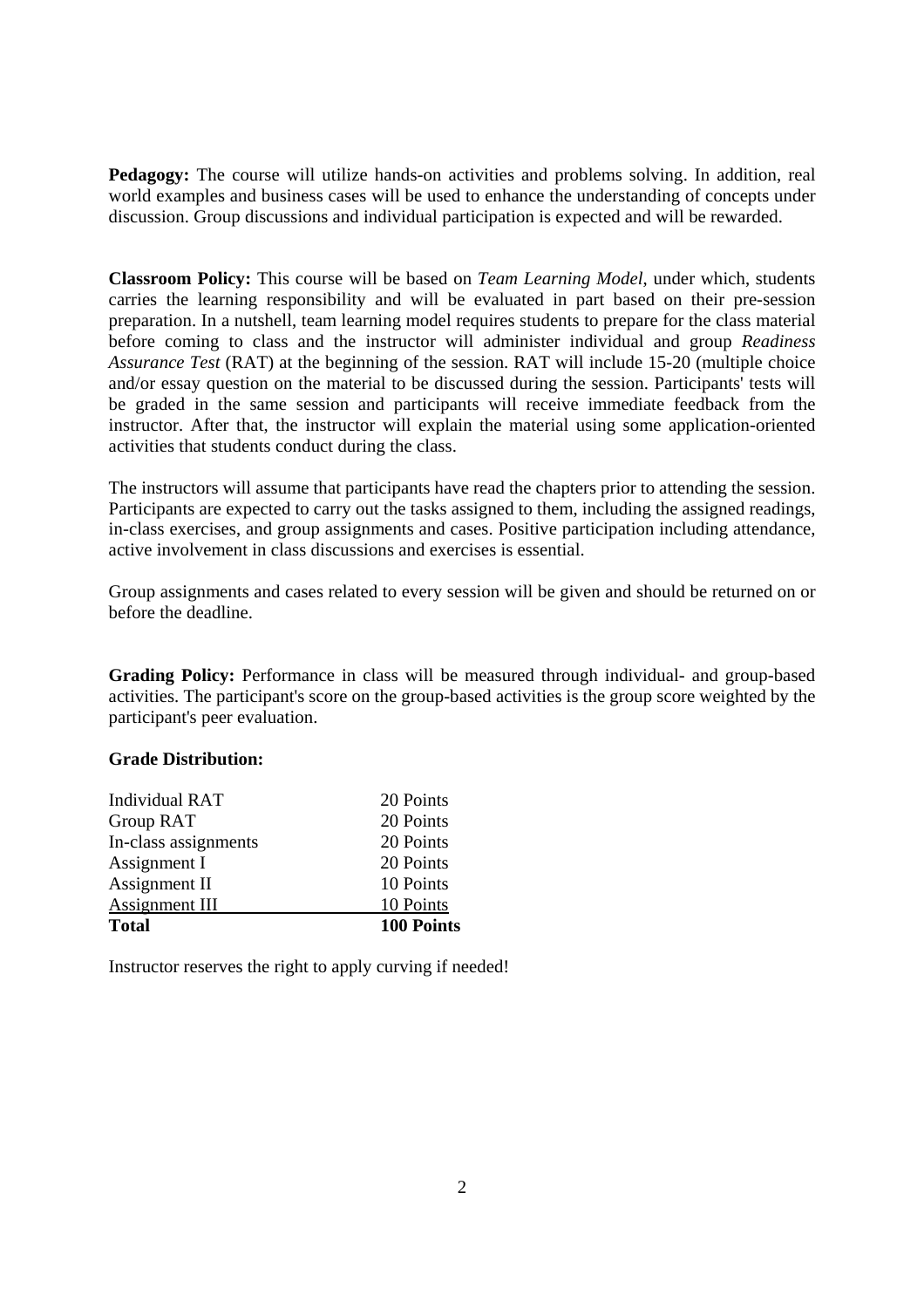## **Schedule:**

### **Session 1: Wednesday, May 05, 2010 Location: Holiday Inn –Alkhobar**

### **Morning Session:** *Introduction* **(8:00AM – 11:45AM)**

- Discussion of the course syllabus
- Introduction (Chapter 1)
- Financial Markets and Institutions (Chapter 2)
- Financial Statements and Cash flow (Chapter 3)

## **Afternoon Session:** *Tools and Concepts* **(01:00PM – 4:30PM)**

- Analysis of Financial Statements (Chapter 4)
- **Individual and Group RATs (Ch1,2,3,4)**
- Time Value of Money (Chapter 5)

#### **Session 2: Wednesday, May 19, 2010 Location: Holiday Inn –Alkhobar**

**Morning Session:** *Valuation I* **(8:00AM – 11:45AM)** 

- Continue Time Value of Money (Chapter 5)
- **Individual and Group RATs (Ch5,6,7,9)**
- Interest Rates (Chapter 6)

**Afternoon Session:** *Valuation II* **(01:00PM – 4:30PM)** 

- Bonds and their valuation (Chapter 7)
- Stocks and their valuation (Chapter 9)
- *Assignment I to be returned via email by Tuesday June 1st, 2010.*